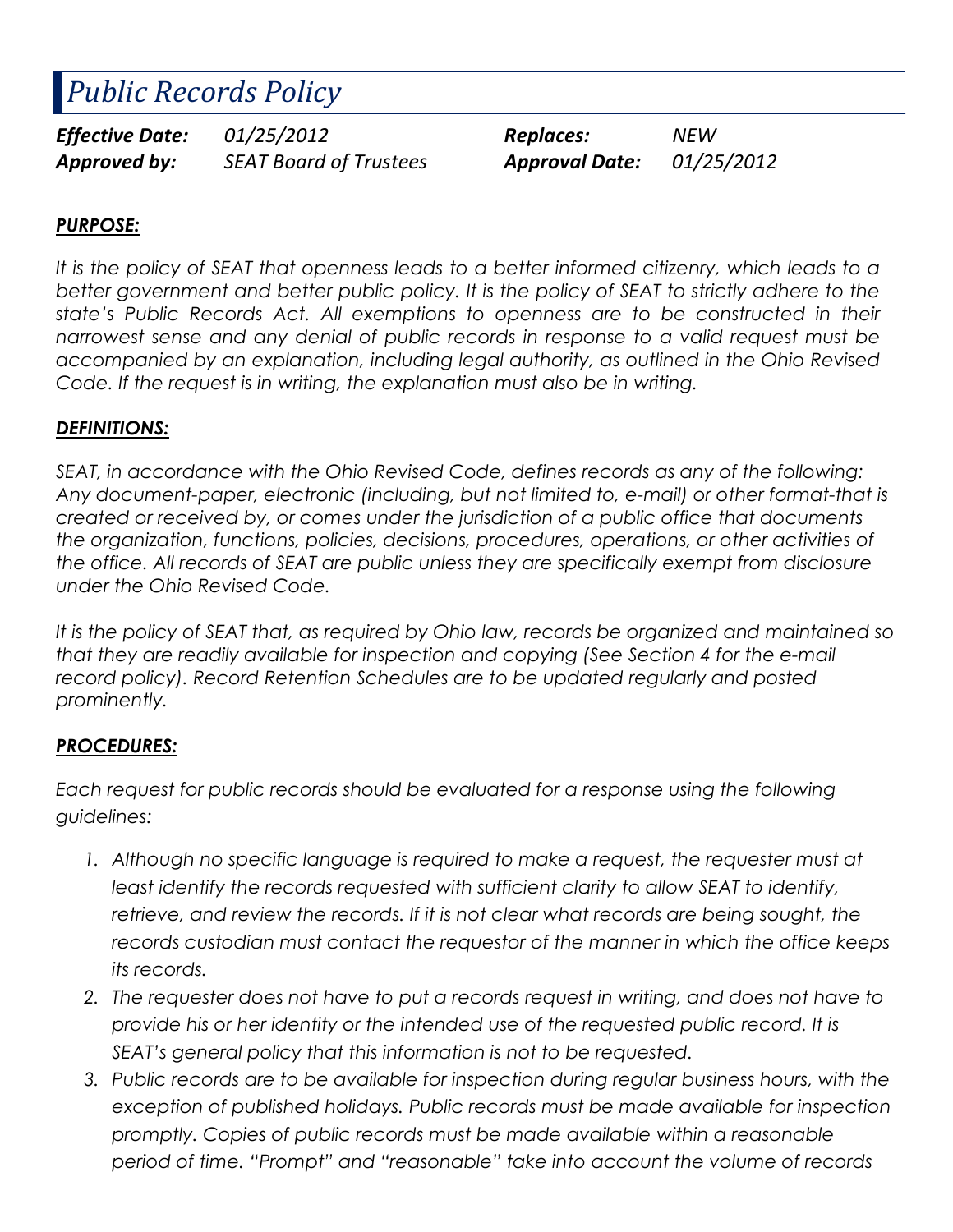requested; the proximity of the location where the records are stored; and the necessity for any legal review of the records requested.

- 4. Each request should be evaluated for an estimated length of time required to gather the records. Routine requests for records should be satisfied immediately if feasible to do so. Route requests include, but are not limited to, meeting minutes (both in draft and final form), budgets salary information, forms and application, personnel rosters, etc. If fewer than 20 pages of copies are requested or if the records are readily available in an electronic format that can be e-mailed or downloaded easily, these should be made as quickly as the equipment allows.
- 5. Any denials of public records requested must include an explanation, including legal authority. If portions of a record are public and portions are exempt, the exempt portions are to be redacted and the rest released. If there are redactions, each redaction must be accompanied by a supporting explanation, including legal authority.

All requests for public records must either be satisfied (see Section 2.4) or be acknowledged in writing by SEAT within three (3) business days following the office's receipt of the request. If a request is deemed significantly beyond "routine", such as seeking a voluminous number of copies or requiring extensive research, the acknowledgement must include the following:

- 1. An estimated number of business days it will take to satisfy the request
- 2. An estimated cost if copies are requested
- 3. Any items within the request that may be exempt from disclosure.

## COSTS FOR PUBLIC RECORDS

Those seeking public records will be charged only the actual cost of making copies.

- 1. The charge for paper copies is five (5) cents per page.
- 2. The charge for downloaded computer files to a compact disc is \$1 for the disc if the disc is provided by the requestor.
- 3. The charge for downloaded computer files to a compact disc is \$4 per disc if SEAT provides the disc.
- 4. Requesters may ask that documents be mailed to them. They will be charged the actual cost of postage and mailing supplies.

## EMAIL

There is no charge for documents e-mailed. Documents in electronic mail format are records as defined by the Ohio Revised Code when their content relates to the business of the office. E-mail is to be treated in the same fashion as records in other formats and should follow the same retention schedules.